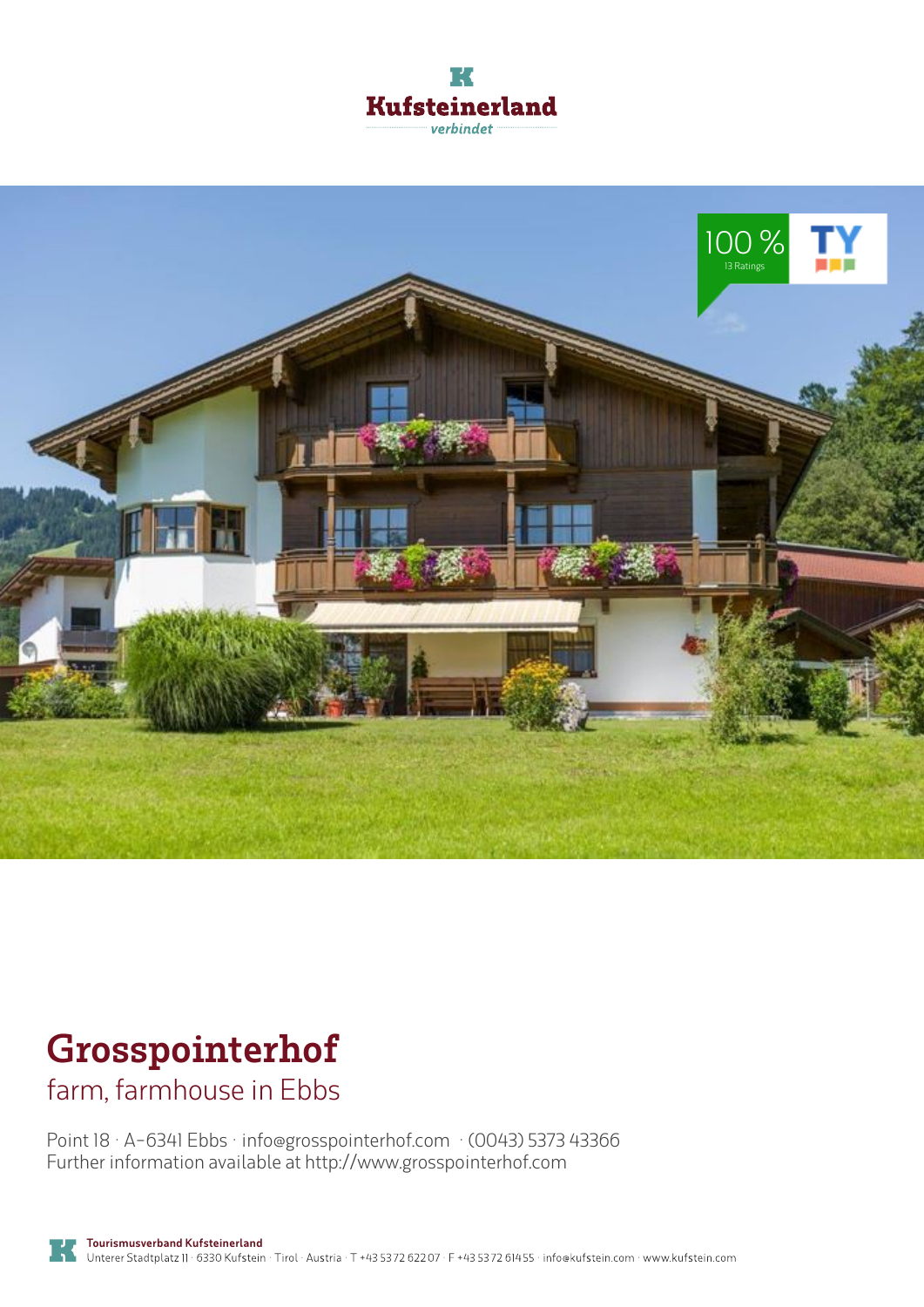

## **Grosspointerhof** farm, farmhouse in Ebbs

Welcome to the Großpointnerhof in Ebbs! The probably most beautiful panoramic view reaches from the mountain range oft he Zahmen Kaiser over the fortress Kufstein, the Pendling to the Bavarian foothils oft he Alps. Spend your holidays in our new farmhouse buildin typically rural style. In peaceful location in the middle of <sup>a</sup> fantastic mountain scenery at the foot oft he Zahmen Kaiser, close to the Fohlenhof and cycling -and walkingpaths. Our modern furnished holiday appartements posses all a...



#### Facilities

right at the cross-country ski trail · near the forest · right on the bike path · private setting · quiet location · meadowlands

### **Rooms and apartments**

Current offers



#### **ap./combined [living-bed-room/shower,](https://www.kufstein.com/en/book/ebbs/farm-farmhouse/grosspointerhof.html?utm_medium=PDF&utm_campaign=Vermieter-Prospekt&utm_source=Grosspointerhof) WC**

Our modern furnished holiday appartements posses all <sup>a</sup> living room with <sup>a</sup> pull out bed, 1 bedroom (both with bedding), modern fitted kitchen, shower/WC, SAT-TV and balcony.



ab

**To the offer**

1-4 Personen · 1 Bedrooms · 50 <sup>m</sup><sup>²</sup>